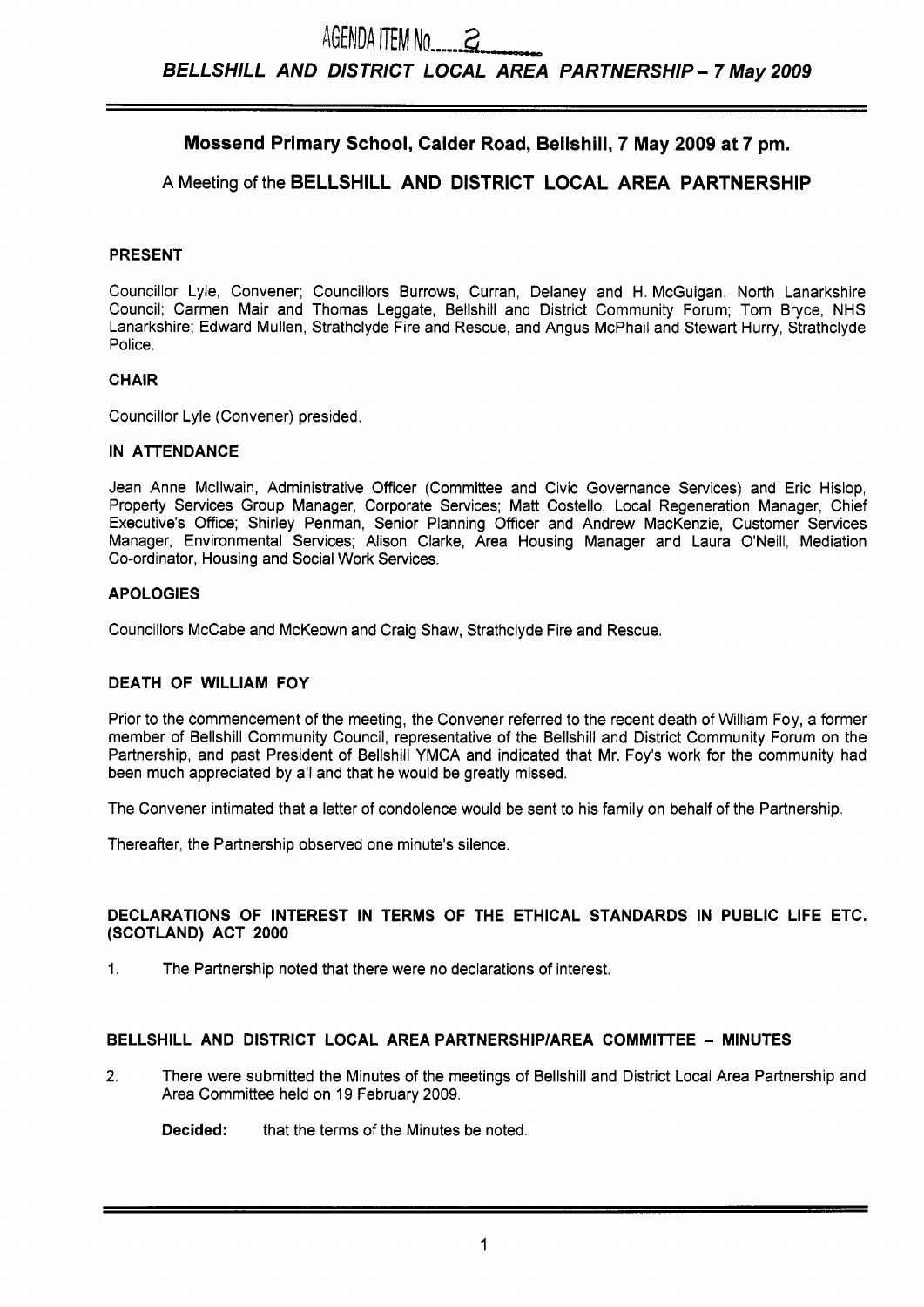#### **COMMUNITY COUNCIL MINUTES**

#### **(1) BELLSHILL COMMUNITY COUNCIL**

- 3. There were submitted the Minutes of the meetings of Bellshill Community Council held on 18 February and 18 March 2009.
	- **Decided:** that the terms of the Minutes be noted.

#### **(2) NEW STEVENSTON COMMUNITY COUNCIL**

- **4.** There were submitted the Minutes of the meetings of New Stevenston Community Council held on 12 November and 9 December 2008 and 11 February 2009.
	- **Decided:** that the terms of the Minutes be noted.

#### **The Convener exercised his discretion to vary the order of business as hereinafter minuted.**

#### **JOINT COMMUNITY SAFETY REPORT**

5. There was submitted a report (docketed) dated 7 May 2009 by Housing and Social Work Services, Strathclyde Police and Strathclyde Fire and Rescue (1) advising of initiatives and measures taken to minimise the levels of crime within the Bellshill and District Area, and (2) providing statistical information in respect of the three partners.

The Partnership then heard Edward Mullen, Strathclyde Fire and Rescue, Angus McPhail, Strathclyde Police and Alison Clarke, Area Housing Manager in supplement to the report and in response to Members' questions.

Councillor H. McGuigan then indicated that a review of the framework for Anti-Social Behaviour was underway and asked that a presentation on the review proposals be made to a future meeting of the Partnership.

**Decided:** that it be recommended to the Area Committee

- (1) that a presentation on the review proposals for Anti-Social Behaviour be provided to a future meeting of the Partnership, and
- (2) that the contents of the report be otherwise noted.

**The Convener, being of the opinion that the following item of business was relevant, competent and urgent authorised its consideration as a matter of urgency, to enable the matter to be dealt with timeously.** 

# **PETITION** - **LANE CLOSURES AT SANDY PARK**

6. Residents of Noble Road and Warnock Crescent, Bellshill, submitted a petition with the request that consideration be given to the closure of two lanes leading to the Sandy Park due to the disturbance being experienced by local residents.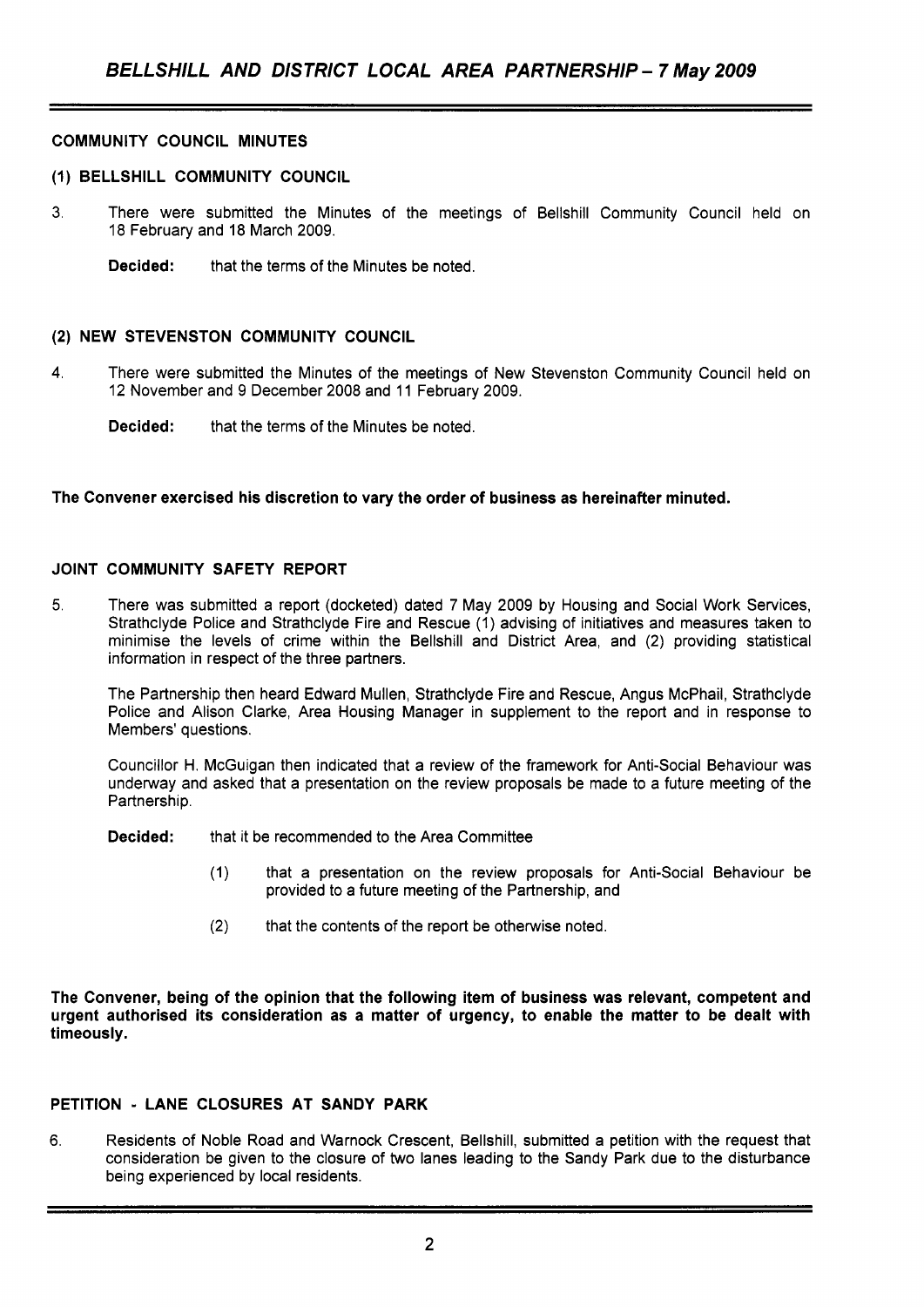The Convener advised that the petition would be dealt with in terms of the normal procedure, which he then outlined, and that the petitioners would be advised of the outcome in due course.

- **Decided:** that it be recommended to the Area Committee
	- (1) that the petition be dealt with in terms of the Council's normal procedure for dealing with petitions, and
	- **(2)** that the terms of the petition be otherwise noted.

# **PRESENTATION** - **TESCO DEVELOPMENT IN BELLSHILL**

**7.** With reference to paragraph 12 of the Minute of the meeting of the Partnership held on 19 February 2009, when it was agreed that Tesco be requested to provide a presentation on their development in Bellshill, the Convener introduced Jennifer Duncan, Corporate Affairs Manager for Tesco, who gave a presentation on the proposals by Tesco for the construction of a 80,000 square foot store on two levels between North Road and Emma Jay Road, Bellshill, which was due to commence shortly and outlined amended proposals for the construction of a petrol station on the site and the relocation of the long stay car park to the Somerfield site, which were the subject of a planning application.

Thereafter, Ms. Duncan responded to questions and indicated that, for those questions requiring further information, a written response would be provided for the next meeting of the Partnership. The Convener, on behalf of the Partnership, then thanked Ms. Duncan for her informative presentation.

- **Decided:** that it be recommended to the Area Committee
	- (1) that the further details in relation to the proposals by Tesco be submitted to the next meeting of the Local Area Partnership, and
	- **(2)** that the terms of the presentation be noted.

# **PRESENTATION** - **RECYCLE FOR GOOD: NORTH LANARKSHIRE COUNCIL'S RECYCLING INITIATIVES**

8. The Convener welcomed Andrew MacKenzie, Customer Services Manager, who gave a presentation on the Council's recycling initiatives, particularly in relation to (1) the blue bin system; (2) the brown bin system; (3) the glass collection system; **(4)** the provision of Bring Sites and Recycling Nodes; (5) the appointment of six further crews to provide additional special uplifts; (6) the identification of four potential sites for the provision of additional recycling centres, including the Bellshill area where the existing site would be expanded and refurbished; (7) the appointment of six Waste Awareness Officers to support the recycling initiatives; (8) a one year trial of Kitchen Waste Collection in selected areas within the Northern Corridor, and (9) the charitable donations which would be made to the Scottish Motor Neurone Association and the Scott Mclvor Heart Foundation for Yorkhill during 2009, and responded to Members' questions thereon.

**Decided:** that the terms of the presentation be noted.

# **BELLSHILL AND DISTRICT COMMUNITY FORUM** - **UPDATE**

**9.** There was submitted a report from Bellshill and District Community Forum on (1) the activities of the Forum since the last meeting of the Partnership, and (2) issues for consideration, including the closure of Orbiston Nursery, Liberty Road, Bellshill.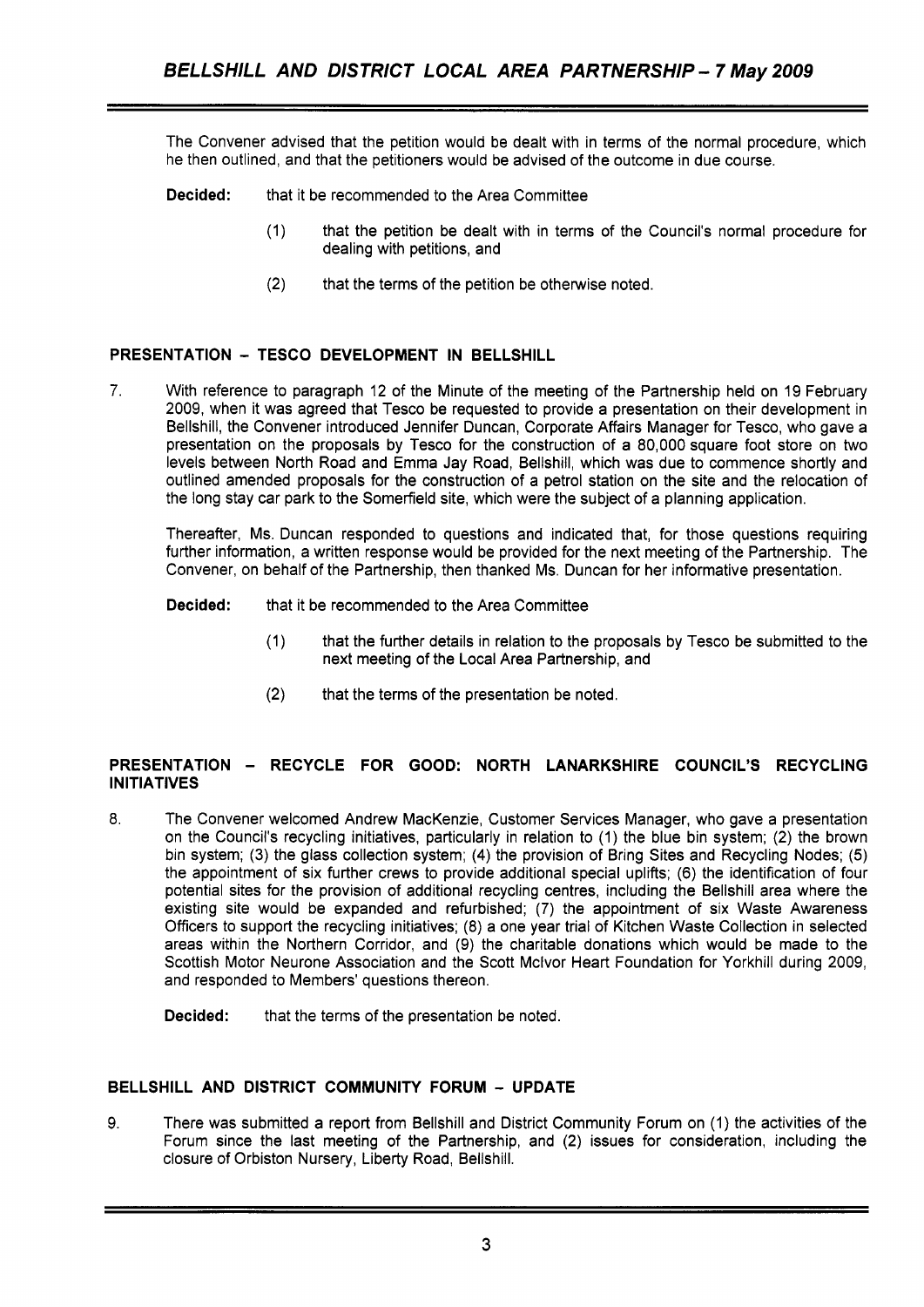The Partnership then heard Carmen Mair, Secretary of the Bellshill and District Community Forum, who highlighted the main contents of the report. Thereafter, the Convener advised that the current proposal under consideration by the Learning and Leisure Services Committee was for the retention of Orbiston Nursery.

**Decided:** that the contents of the report be noted.

# **JOINT COMMUNITY PLANNING EVENT REPORT**

- 10. With reference to paragraph 5 of the Minute of the meeting of the Partnership held on 19 February 2009, when it was recommended that a full report on the Joint Community Planning Event be submitted to the next meeting of the Partnership, there was submitted a report (docketed) dated 7 May 2009 by the Chief Executive (1) enclosing full details of the key findings and range of issues raised by partners at the Joint Community Planning Event held on 16 January 2009; (2) detailing key improvement actions identified from the findings, as detailed within the Action Plan set out in Appendix 2 to the report; (3) proposing that a joint event with members of the Local Area Teams be held in June 2009 to discuss the issues raised, including the provision of Terms of Reference for Local Area Teams and the development of the wider Community Engagement agenda, and **(4)** setting out a proposed calendar of events for 200912010, as detailed in Appendix 3 to the report.
	- **Decided:** that it be recommended to the Area Committee
		- (1) that the Action Plan, as set out in Appendix 2 to the report, be approved;
		- (2) that an update on progress be provided to future Local Area Partnership meetings, and
		- **(3)** that the content of the report be otherwise noted.

#### **NHS LANARKSHIRE** - **NORTH COMMUNITY HEALTH PARTNERSHIP** - **BELLSHILL AND DISTRICT LOCALITY**

11. There was submitted a report (docketed) dated March 2009 by Tom Bryce, General Manager, NHS Lanarkshire (1) advising that the Bellshill Community Health Clinic had officially been opened on 16 March 2009; (2) indicating that discussions were ongoing regarding the roll out of the Living Better Project; (3) pointing out that the Keep Well Project would be rolled out over the coming months to all practices within the Bellshill Locality; **(4)** stating that the final evaluation of the mild/moderate mental health pilot would be available within the next two months, and (5) outlining various initiatives that had taken place within the Bellshill locality.

Tom Bryce was then heard in supplement to his report and in response to questions, during which concern was expressed regarding (1) the difficulties being experienced in accessing a doctor at some of the practices in the Partnership area, and (2) the proposal to relocate the local surgery in Viewpark. Tom Bryce was requested to submit a report on these matters to the next meeting of the Partnership.

**Decided:** that it be recommended to the Area Committee

- (1) that the General Manager, NHS Lanarkshire be requested to submit a report on the difficulties being experienced in accessing a doctor at some of the surgeries within the Partnership area and the relocation of the Viewpark Surgery to the next meeting of the Partnership, and
- (2) that the contents of the report be otherwise noted.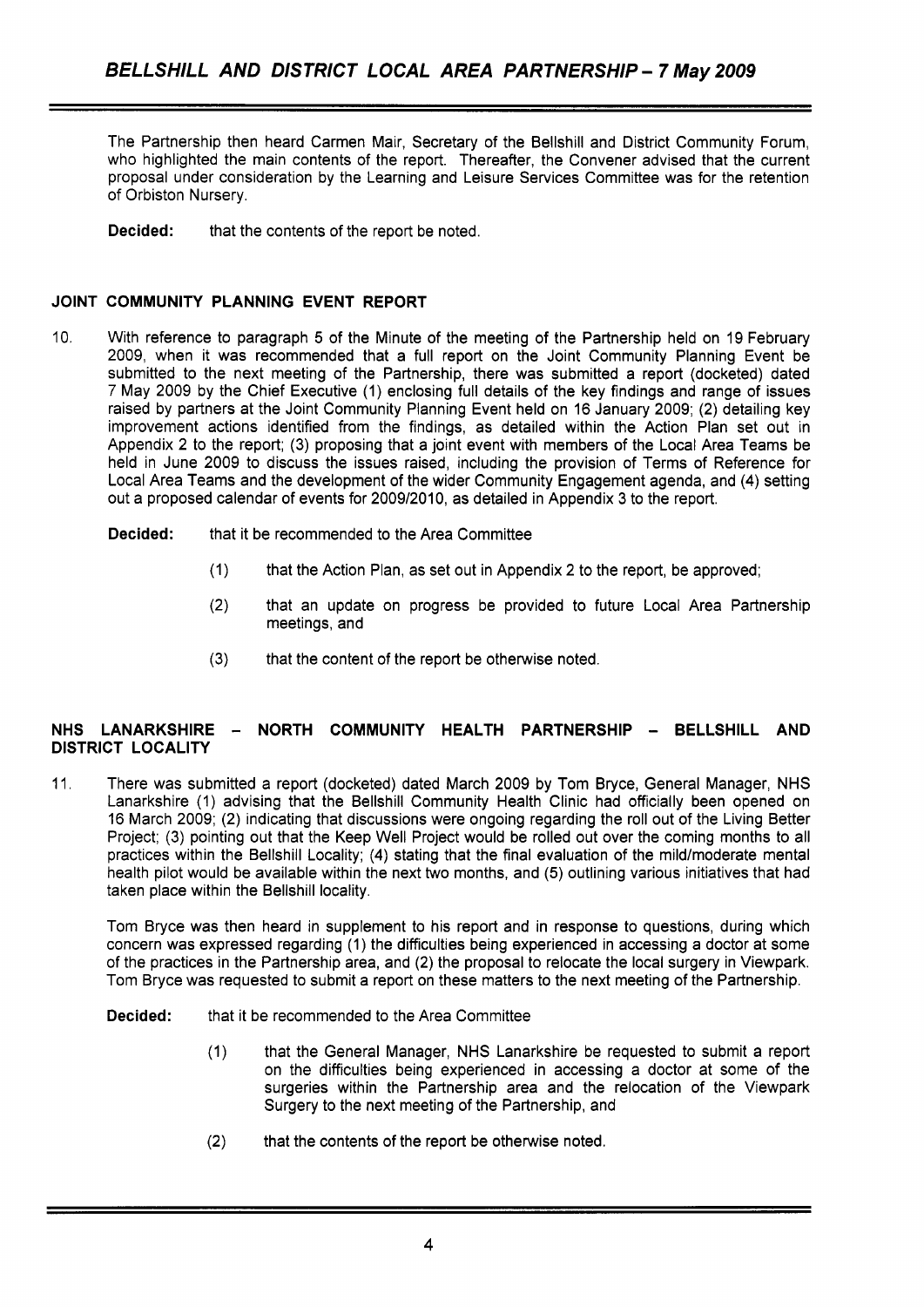# **LOCAL DEVELOPMENT PROGRAMME**

12. With reference to paragraph 11 of the Minute of the meeting of the Partnership held on 19 February 2009, there was submitted a report (docketed) dated 25 March 2009 by the Head of Planning and Development (1) advising on the progress made in completing the projects contained within the Local Development Programme for 2008/2009 for the Bellshill and District Area, as detailed in Appendix 1 to the report; (2) pointing out that the funding provided for Viewpark Fitness Centre had been match funding for the upgrading of an aerobics studio in terms of the Council's Health Improvement Agenda; (3) setting out the progress in relation to the new and continuing projects approved for inclusion in the 2009/2010 Local Development Programme, as summarised in Appendix 2 to the report, and **(4)**  indicating that any future proposals brought forward for inclusion in the Local Development Programme would be retained on a holding list, as detailed in Appendix 2 to the report, for a assessment and consideration for delivery in 2010/2011.

The Convener then proposed that, to assist Bellshill Athletic Football Club, funding of up to £10,000 be allocated from the Local Development Programme for the provision, by the Council, of suitable changing accommodation and other facilities for the use of the Club and for the benefit of the wider community.

# **Decided:**

- (1) that the progress in relation to the delivery of projects in 2008/2009, as detailed in Appendix 1 to the report, be noted;
- (2) that the progress in delivering the projects in 2009/2010, as detailed in Appendix 2 to the report, be noted;
- (3) that €1 0,000 be allocated from the Local Development Programme for one year only to assist Bellshill Athletic Football Club with the provision of suitable facilities, and
- **(4)** that further reports on progress be submitted to future meetings of the Local Area Partnership.

#### **VIEWPARK GLEN, VIEWPARK**

13. There was submitted a report (docketed) dated 15 April 2009 by the Head of Planning and Development (1) advising of works being undertaken within Viewpark Glen, Viewpark by the Conservation and Greening Unit in conjunction with Central Scotland Forrest Trust and other partners; (2) indicating that an application had been submitted for funding from the Forestry Commission's WlAT (Woodlands In and Around Towns) Fund to assist in the implementation of the Viewpark Glen Woodland Management Plan, the results of which were expected in early July and would cover 80% of the project costs with the remaining funding being sought from other sources or suitable Council funding streams, and (3) suggesting that consideration be given to the provision of future funding from the Local Development Programme to further support the regeneration and environmental improvement initiatives within Viewpark Glen.

#### **Decided:**

- (1) that Viewpark Glen, Viewpark be included on the holding list of Local Development Programme proposals for future assessment and consideration, and
- (2) that the initiatives currently being progressed for the improvement of Viewpark Glen and the role of partnership working in bringing about the improvements to the area be noted.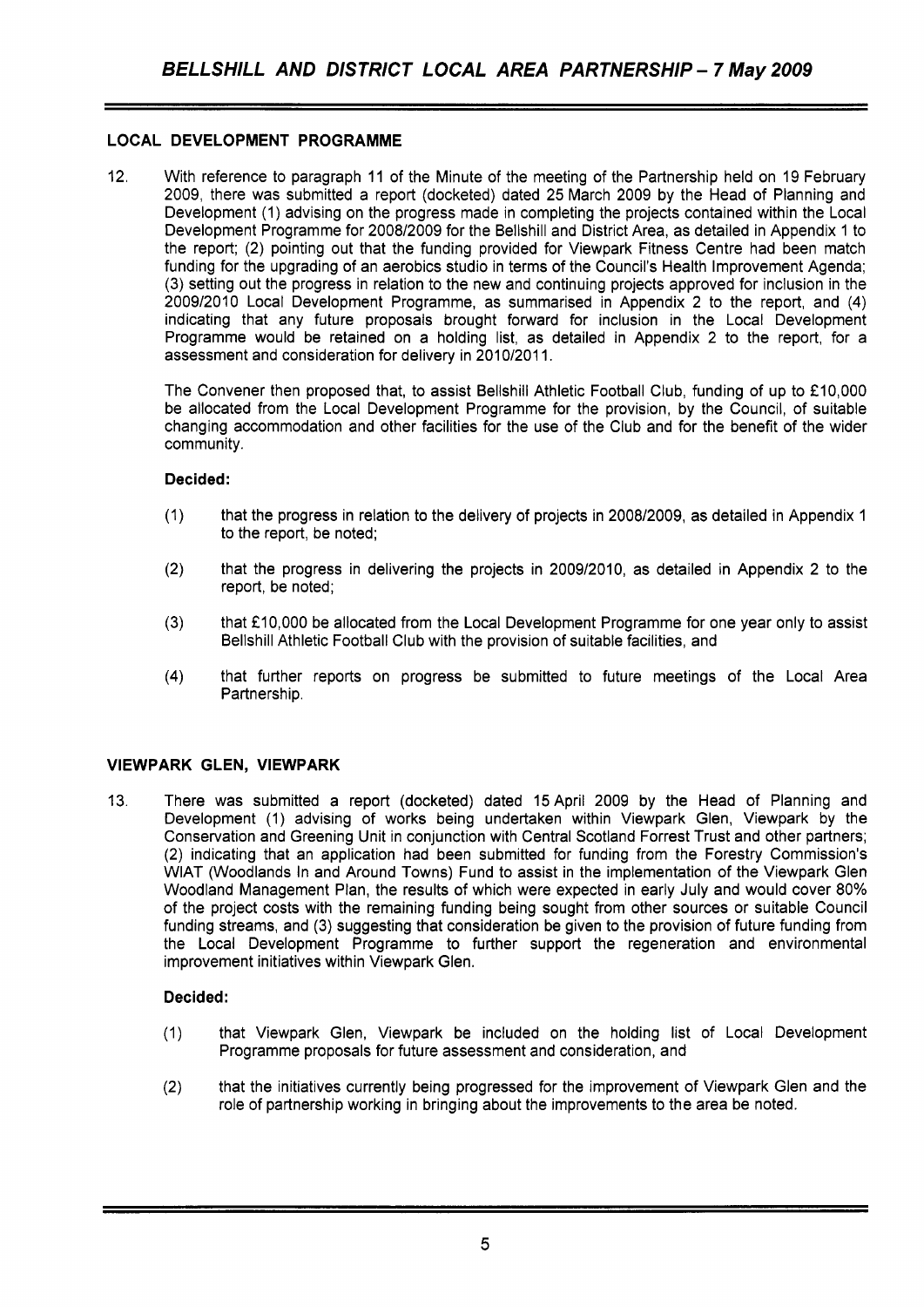# **BELLSHILL TOWN CENTRE ACTION PLAN**

#### **(1) UPDATE**

14. With reference to paragraph 13 of the Minute of the meeting of the Partnership held on 19 February 2009, there was submitted a report dated 26 March 2009 by the Head of Planning and Development updating the Partnership on the progress of the Bellshill Town Centre Action Plan, including (1) the completion of essential drainage work and sewer connection; (2) the closure of Main Street, currently programmed for November 2009, to allow the resurfacing of the carriageway, and (3) the completion of the extension of Glebe Street car park resulting in an additional ten spaces, with a planting scheme yet to be implemented.

**Decided:** that consideration of this report be continued to the next meeting of the Partnership.

#### **(2) TRAFFIC REGULATION ORDER FOR BELLSHILL TOWN CENTRE**

15. With reference to paragraph 14 of the Minute of the meeting of the Partnership held on 19 February 2009, when, inter alia, it was agreed to recommend that waiting times under the restrictions be increased to two hours, there was submitted a report dated 29 April 2009 by the Head of Roads and Transportation (1) advising of the enforcement difficulties associated with the proposed two hour waiting time, and (2) proposing that, to allow adequate waiting time and to ensure effective enforcement, the proposed waiting time be amended to one hour and that this proposal be included within the formal consultation stage, the results of which may result in further changes to the Traffic Regulation Order.

**Decided:** that consideration of this report be continued to the next meeting of the Partnership.

#### **(3) GLASGOW CENTRAL** - **SHOTTS** - **EDINBURGH** - **RAIL SERVICE THROUGH BELLSHILL STATION**

16. There was submitted a report dated 7 May 2009 by the Head of Roads and Transportation (1) advising of current proposals for an additional hourly express service between Glasgow Central and Edinburgh Waverley calling at Bellshill, Shotts, West Calder, Livingstone South and Haymarket, and (2) indicating that Strathclyde Partnership for Transport had expressed concerns that Bellshill was not the most effective stop for the Caledonian Express due to its limited facilities for parking, lack of scope for future enhancement and access to the station and had, therefore, entered into further dialogue with Transport Scotland to seek an amendment to the proposed timetable changes and a stop at Uddingston instead of Bellshill.

#### **(4) BELLSHILL ATHLETIC FOOTBALL CLUB**

17. This matter was considered in association with the item in relation to the Local Development Programme, which was dealt with in terms of paragraph 13 hereto.

#### **NEIGHBOURHOOD IMPROVEMENT PLANS**

18. With reference to paragraph 16 of the Minute of the meeting of the Partnership held on 19 February 2009, when, inter alia, it was agreed that the updated Action Plan would be presented to this meeting of the Partnership for consideration, there was submitted a report (docketed) dated 7 May 2009 by the

**Decided:** that consideration of this report be continued to the next meeting of the Partnership.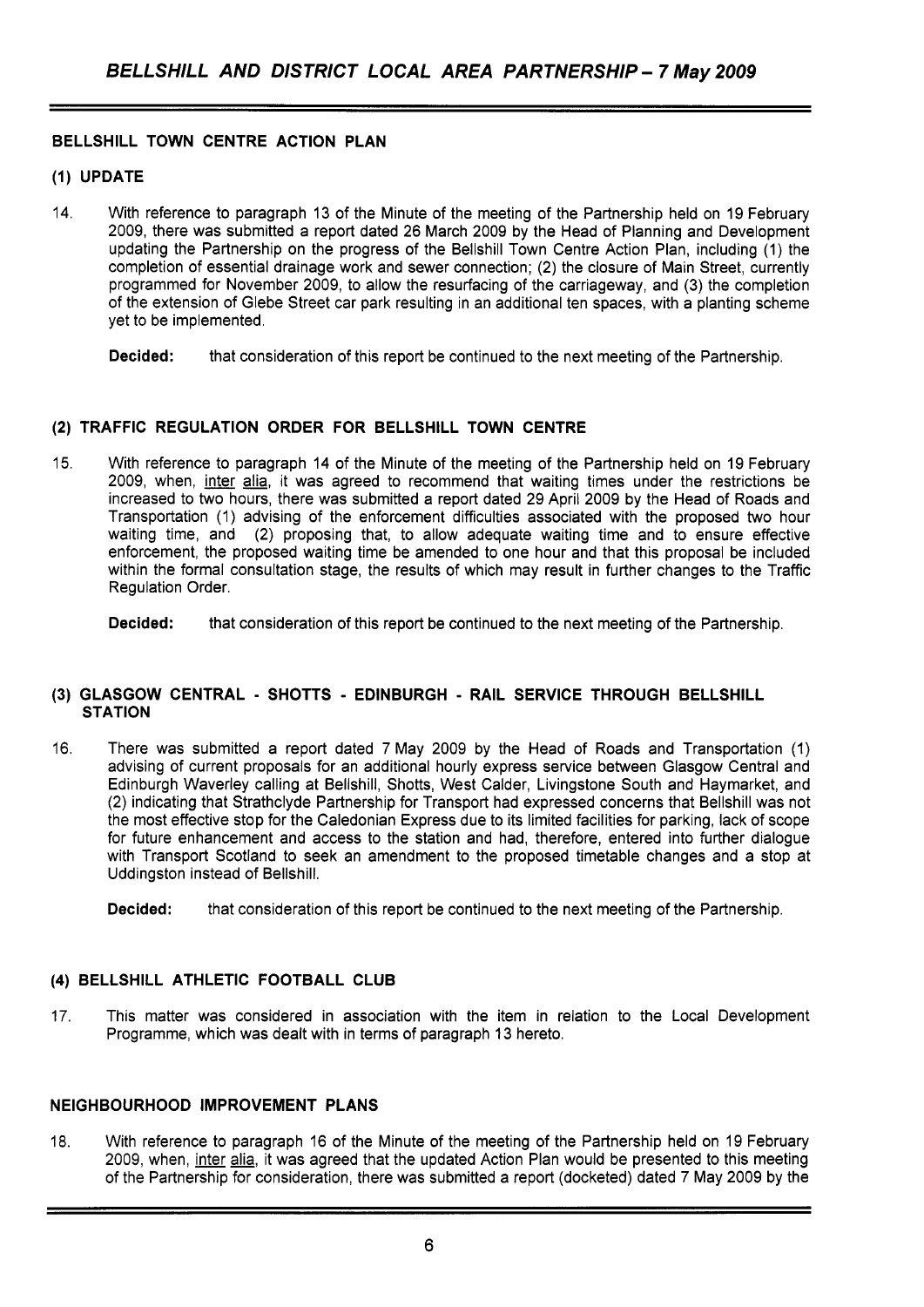Chief Executive (1) proposing that the Neighbourhood Improvement Plan for Bellshill and District Area be formally published and become the key working document of the Local Area Partnership, reflecting the needs and aspirations of the local communities, promoting partnership working and improving local services; (2) indicating that the Plan would develop over time and that there would be new ideas provided from the Local Area Team which would be included within the document; (3) advising that the Neighbourhood Improvement Plan, along with other issues, would be discussed at an event planned for June 2009 with the updated version being presented to the August 2009 Local Area Partnership meeting, and **(4)** pointing out that the Action Plan would be subject to regular monitoring and review and would form the basis of future reports to the Partnership on progress with existing actions, including community engagement and information on future initiatives, contained therein.

# **Decided:** that it be recommended to the Area Committee

- (1) that the Bellshill and District Neighbourhood Improvement Plan be approved, and
- (2) that further reports on progress be submitted to future meetings of the Local Area Partnership.

# **FAIRTRADE SCOTLAND** - **BECOMING A FAIRTRADE NATION**

- 19. There was submitted a report dated 7 May 2009 by the Chief Executive (1) setting out how the Partnership and Community Forum could contribute to raising the profile of Fairtrade within the Bellshill and District Area, and (2) advising on how to achieve Fairtrade status for the Bellshill and District Area and in turn help towards the Scottish Government's aim to achieve Fairtrade Nation status for Scotland by 2010.
	- **Decided:** that it be recommended to the Area Committee
		- (1) that consideration be given to how local organisations can support the Fairtrade movement and encourage the use of Fairtrade products;
		- (2) that Community Forum members, community groups, schools and places of worship within the Bellshill and District area be encouraged to use and promote the use of Fairtrade products, and
		- (3) that the benefits of becoming an official Fairtrade area and of establishing a Steering Group in the area be promoted.

#### **DATE, TIME AND VENUE OF NEXT MEETING**

20. The Local Area Partnership noted that the next meeting of the Partnership is scheduled to take place on Thursday, 13 August 2009 at 7 pm within the Multi-Purpose Room, Bellshill Cultural Centre, John Street, Bellshill.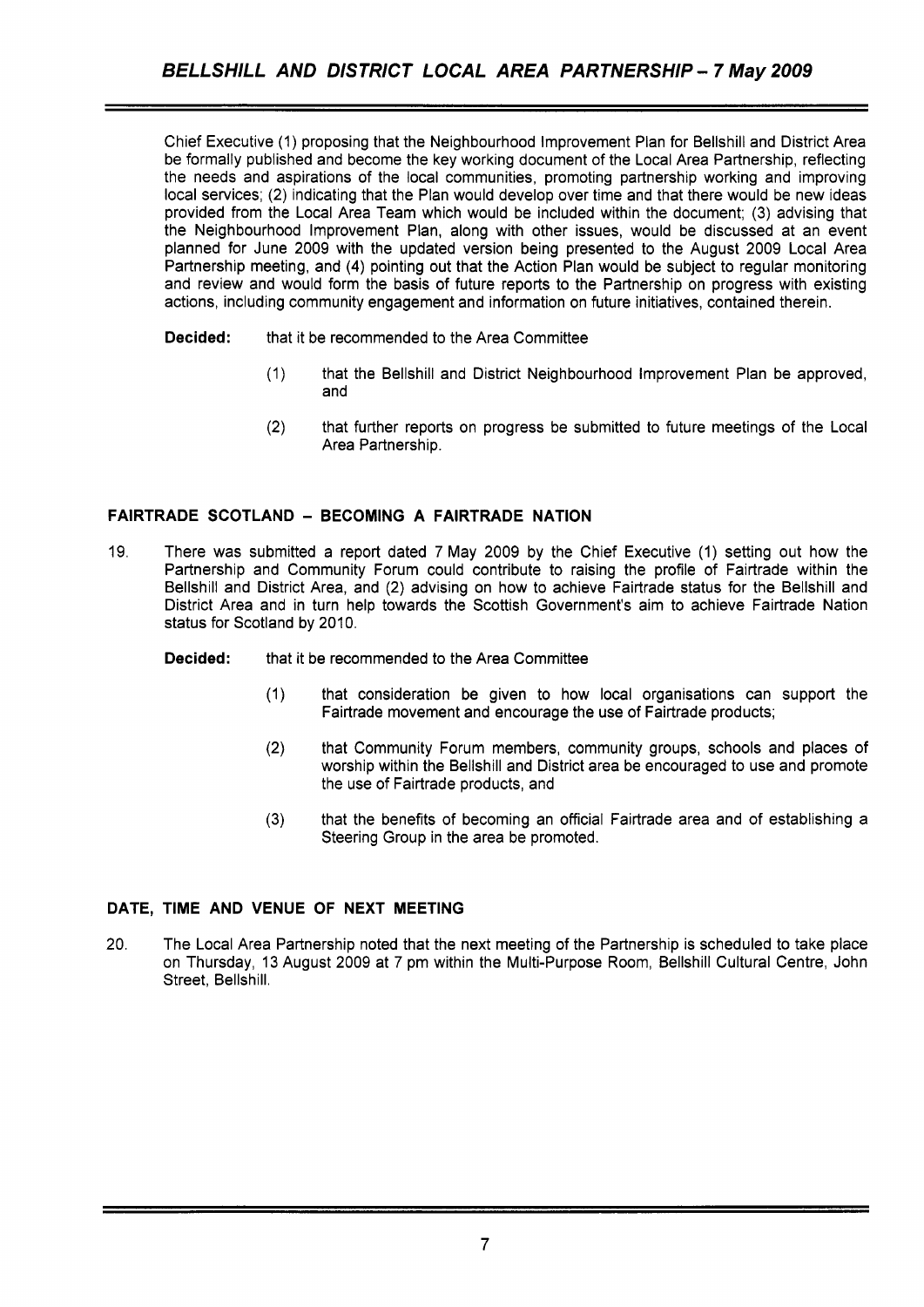# AGENDA **ITEM No** ....,.. &- *BELLSHILL AND DISTRICT AREA* - *7 May2009*

Mossend Primary School, Calder Road, Bellshill, 7 May 2009 at 9 pm.

# A Meeting of the BELLSHILL AND DISTRICT AREA COMMITTEE

#### PRESENT

Councillor Lyle, Convener; Councillors Delaney and H. McGuigan.

#### **CHAIR**

Councillor Lyle (Convener) presided.

#### IN ATTENDANCE

Administrative Officer (Committee and Civic Governance Services) and Property Services Group Manager, Corporate Services; Local Regeneration Manager, Chief Executive's Office; Senior Planning Officer and Customer Services Manager, Environmental Services, and Area Housing Manager, Housing and Social Work Services.

#### APOLOGIES

Councillors Burrows, Curran, McCabe and McKeown.

1. DECLARATIONS OF INTEREST IN TERMS OF THE ETHICAL STANDARDS IN PUBLIC LIFE ETC (SCOTLAND) ACT 2000

**Decided:** the Committee noted that there were no declarations of interest.

#### 2. CONSIDER RECOMMENDATIONS BY THE BELLSHILL AND DISTRICT LOCAL AREA PARTNERSHIP HELD ON 7 MAY 2009

The Committee gave consideration to the recommendations made by the Bellshill and District Local Area Partnership at its meeting held on 7 May 2009 and agreed in respect of each item, the following:-

(1) BELLSHILL AND DISTRICT LOCAL AREA PARTNERSHIPIAREA COMMITTEE - MINUTES

**Decided:** that the terms of the Minutes be noted.

#### (2) COMMUNITY COUNCIL MINUTES

(a) BELLSHILL COMMUNITY COUNCIL

Decided: that the terms of the Minutes be noted.

#### (b) NEW STEVENSTON COMMUNITY COUNCIL

**Decided:** that the terms of the Minutes be noted.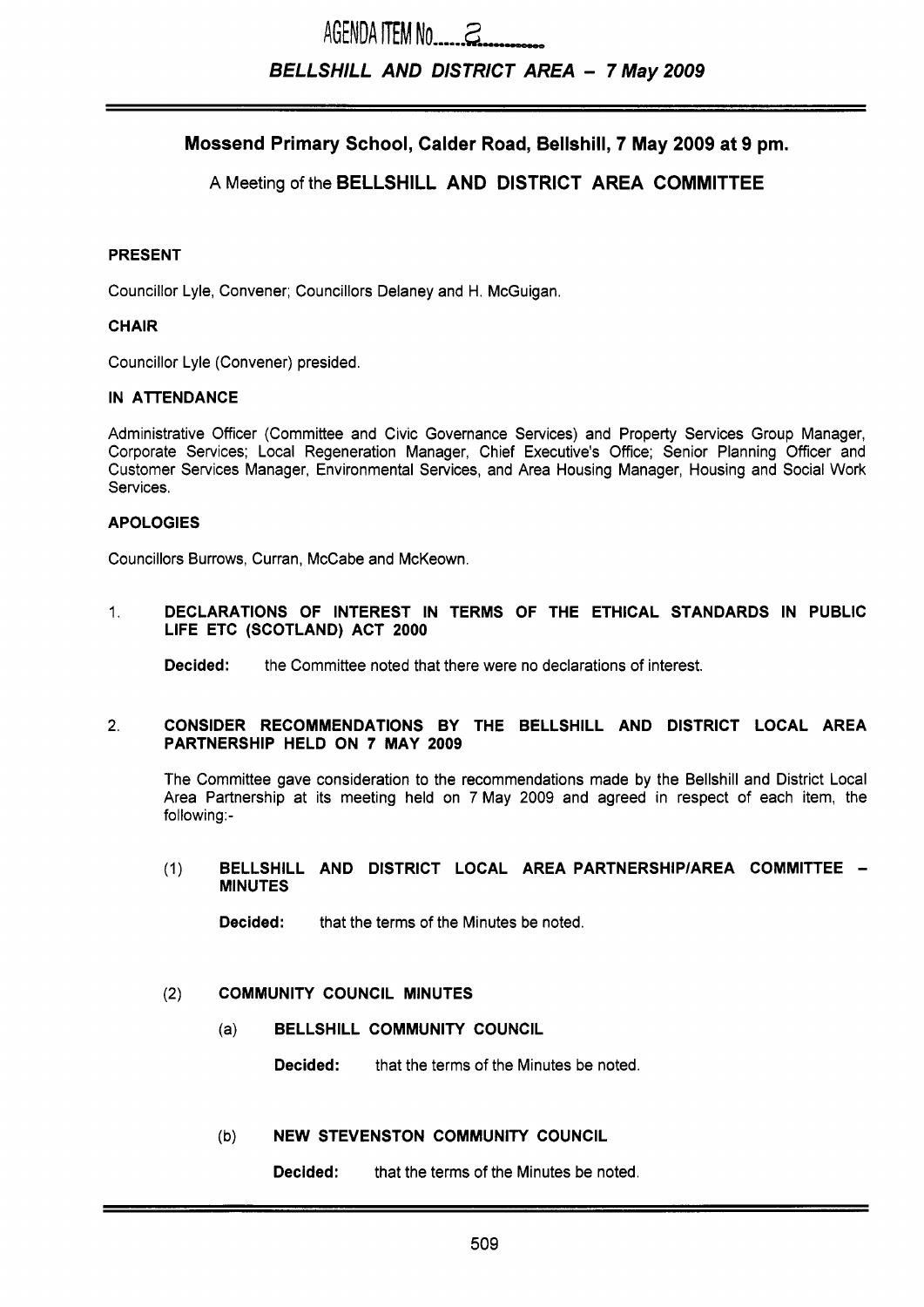The Convener exercised his discretion to vary the order of business as hereinafter minuted.

(3) JOINT COMMUNITY SAFETY REPORT

#### Decided:

- (1) that a presentation on the review proposals for Anti-Social Behaviour be provided to a future meeting of the Partnership, and
- **(2)** that the contents of the report be otherwise noted.

The Convener, being of the opinion that the following item of business was relevant, competent and urgent authorised its consideration as a matter of urgency, to enable the matter to be dealt with timeously.

#### **(4)** PETITION - LANE CLOSURES AT SANDY PARK

#### Decided:

- (1) that the petition be dealt with in terms of the Council's normal procedure for dealing with petitions, and
- **(2)** that the terms of the petition be otherwise noted.

#### (5) PRESENTATION - TESCO DEVELOPMENT IN BELLSHILL

#### Decided:

- (1) that the further details in relation to the proposals by Tesco be submitted to the next meeting of the Local Area Partnership, and
- **(2)** that the terms of the presentation **be** noted.

#### (6) PRESENTATION - RECYCLE FOR GOOD: NORTH LANARKSHIRE COUNCIL'S RECYCLING INITIATIVES

Decided: that the terms of the presentation be noted.

# (7) BELLSHILL AND DISTRICT COMMUNITY FORUM - UPDATE

Decided: that the contents of the report be noted.

### **(8)** JOINT COMMUNITY PLANNING EVENT REPORT

#### Decided:

(1) that the Action Plan, as set out in Appendix 2 to the report, be approved;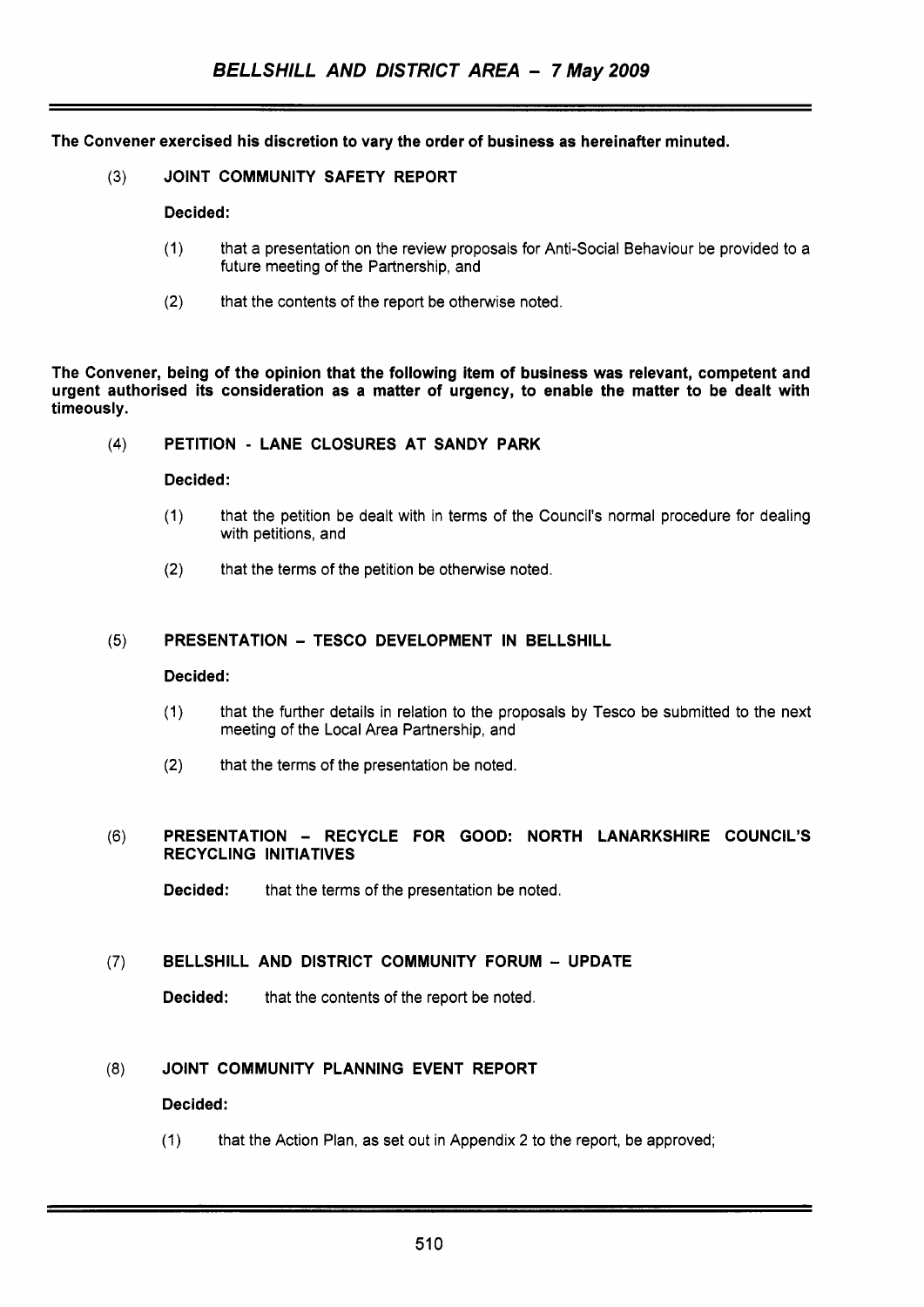- (2) that an update on progress be provided to future Local Area Partnership meetings, and
- **(3)** that the content of the report be otherwise noted.

#### **NHS LANARKSHIRE** - **NORTH COMMUNITY HEALTH PARTNERSHIP** - **BELLSHILL**   $(9)$ **AND DISTRICT LOCALITY**

#### **Decided:**

- (1) that the General Manager, **NHS** Lanarkshire be requested to submit a report on the difficulties being experienced in accessing a doctor at some of the surgeries within the Partnership area and the relocation of the Viewpark Surgery to the next meeting of the Partnership, and
- (2) that the contents of the report be otherwise noted.

#### $(10)$ **LOCAL DEVELOPMENT PROGRAMME**

#### **Decided:**

- (1) that the progress in relation to the delivery of projects in 2008/2009, as detailed in Appendix 1 to the report, be noted;
- (2) that the progress in delivering the projects in 2009/2010, as detailed in Appendix 2 to the report, be noted;
- (3) that £10,000 be allocated from the Local Development Programme for one year only to assist Bellshill Athletic Football Club with the provision of suitable facilities, and
- **(4)** that further reports on progress be submitted to future meetings of the Local Area Partnership.

#### **VIEWPARK GLEN, VIEWPARK**   $(11)$

#### **Decided:**

- (1) that Viewpark Glen, Viewpark be included on the holding list of Local Development Programme proposals for future assessment and consideration, and
- (2) that the initiatives currently being progressed for the improvement of Viewpark Glen and the role of partnership working in bringing about the improvements to the area be noted.

#### $(12)$ **BELLSHILL TOWN CENTRE ACTION PLAN**

- (a) **UPDATE** 
	- **Decided:** that consideration of this report be continued to the next meeting of the Partnership.